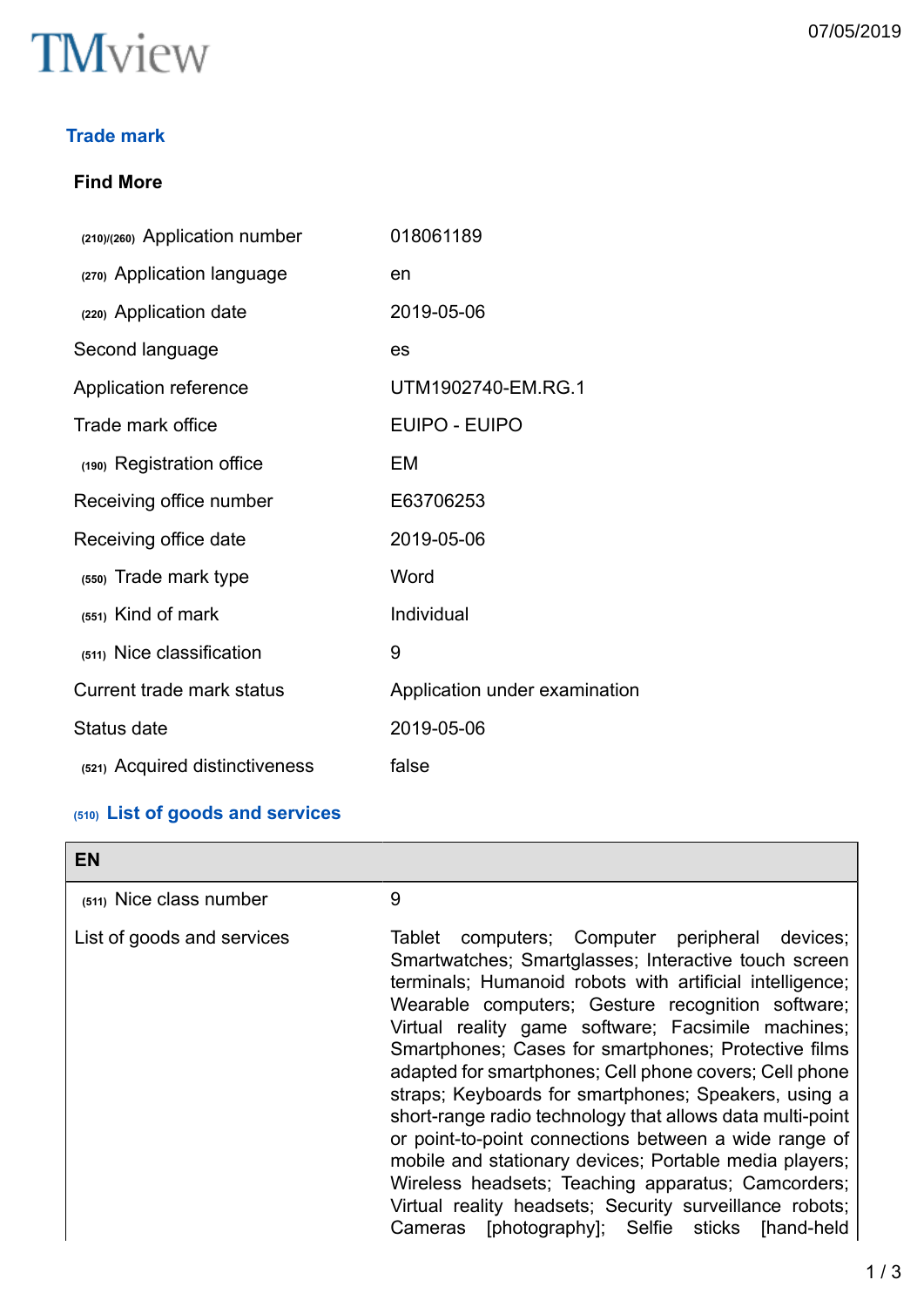# **TM**view

| <b>EN</b> |                                                                              |
|-----------|------------------------------------------------------------------------------|
|           | monopods]; USB cables; Electronic chips; Touch                               |
|           | screens; Batteries, electric; Chargers for electric                          |
|           | batteries; Power banks; Rechargeable batteries;                              |
|           | Animated cartoons; Air analysis apparatus; Measuring<br>apparatus; Biochips. |
|           |                                                                              |

#### **(730)/(731)/(732)/(733) Owner**

No entry for application number EM500000018061189

#### **(740) Representative**

| Representative identifier                    | 80927                                  |
|----------------------------------------------|----------------------------------------|
| Name                                         | DOMINGO GALLETERO COMPANY              |
| Legal entity                                 | <b>Natural Person</b>                  |
| Representative kind                          | Lawyer                                 |
| Representative nationality code              | ES                                     |
| Representative incorporation<br>country code | ES                                     |
| Address country                              | ES                                     |
| Address country                              | <b>ES</b>                              |
| <b>Street</b>                                | CALLE PEREZ MEDINA, Nº 23, ENTLO. DCHA |
| City                                         | <b>ALICANTE</b>                        |
| Postcode                                     | 03007                                  |

#### **(750) Correspondence address**

#### **(350) Seniority**

No entry for application number EM500000018061189

#### **Exhibition priority**

No entry for application number EM500000018061189

#### **Priority**

No entry for application number EM500000018061189

# **International registration transformation**

No entry for application number EM500000018061189

# **Publication**